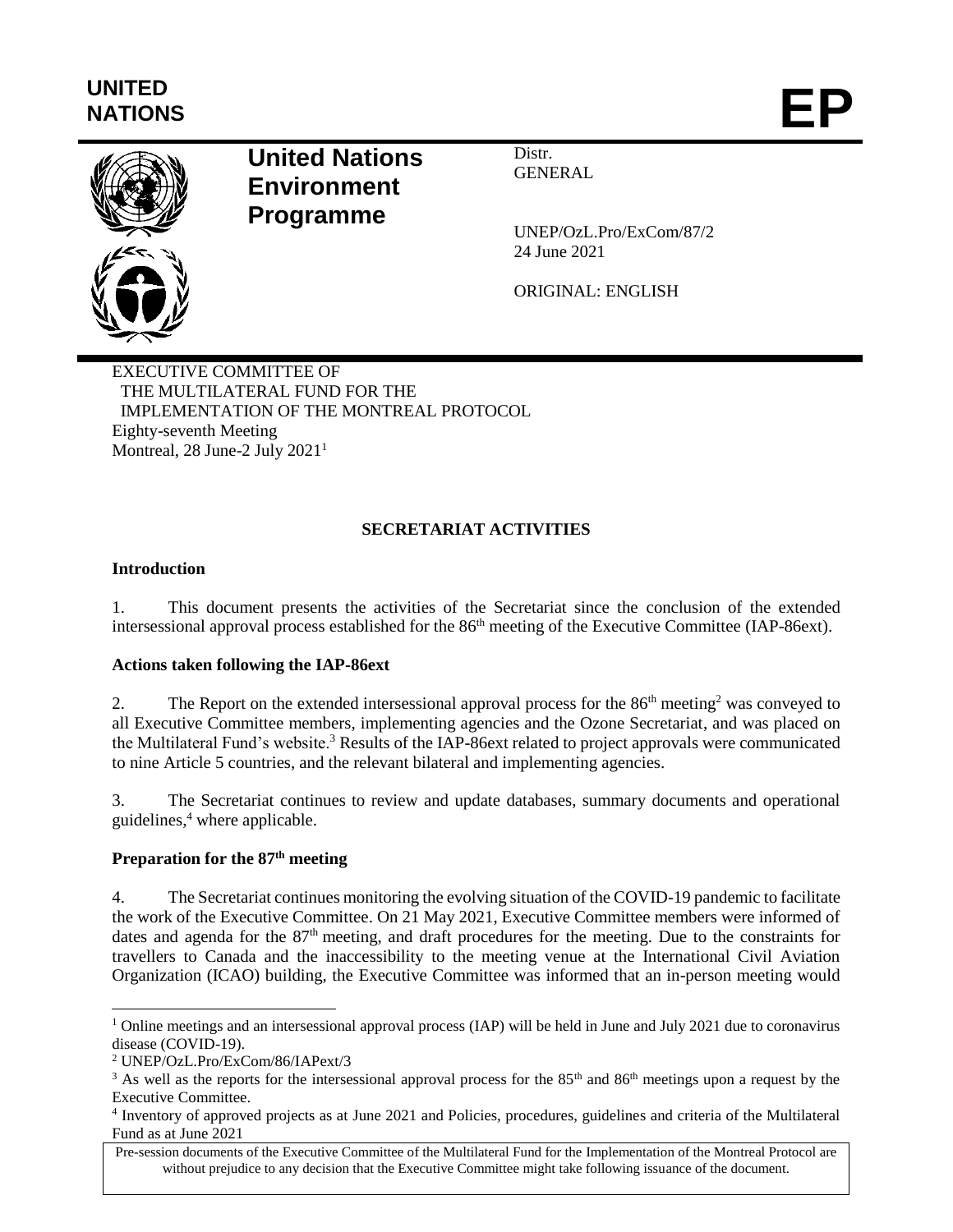not be held, but would instead be offered through combination of virtual meetings, similar to the format used for the postponed 86<sup>th</sup> meeting, as well as an intersessional approval process (IAP-87). Members were also informed that for formal online meetings, the Secretariat secured interpretation services that would be available only from 25 to 28 June 2021, from the United Nations Office at Nairobi, and that tentative bookings for holding additional meetings at ICAO have been made from 15 to 19 November 2021 (i.e., the dates agreed for the 88<sup>th</sup> meeting ) and from 7 to 11 March 2022 should the Executive Committee wish to meet in person to discuss outstanding items that could not be concluded.

5. The Secretariat prepared the meeting documents for the  $87<sup>th</sup>$  meeting; a site containing these meeting documents in Arabic, English, Chinese, French, and Spanish was created on the Multilateral Fund's website. To facilitate the 87<sup>th</sup> meeting, the Secretariat established a password-protected forum for the IAP-87 and an in-session area for the virtual meetings and prepared a draft document on Procedures for conducting the  $87<sup>th</sup>$  meeting.<sup>5</sup>

## **Meetings attended and missions undertaken**

6. Due to the outbreak of COVID-19, no missions were undertaken.

## *Virtual, 6 May 2021*

7. The Chief Officer and four Senior Programme Management Officers participated in an online meeting regarding a potential framework and workplan for the Kigali Amendment with relevant stakeholders, organized by the CCAC.

## *Virtual, 12 May 2021*

8. A Senior Programme Management Officer participated in an online meeting on HFC freeze and and phase-down strategy preparation, organized by the Regional Montreal Protocol Network for Europe and Central Asia. The Secretariat made a presentation on the analysis of the implications of parallel or integrated implementation of HCFC phase-out and HFC phase-down activities. 6

## *Virtual, 21 May 2021*

9. The Chief Officer and the Deputy Chief Officer, together with four Senior Programme Management Officers and the Senior Fund Management and Administrative Officer, attended the Fourth Extraordinary Meeting of the Parties to the Montreal Protocol.

## *Virtual, 22 and 24 May 2021*

10. The Chief Officer, and the Deputy Chief Officer, together with four Senior Programme Management Officers and the Senior Fund Management and Administrative Officer, attended the meeting on the replenishment of the Multilateral Fund as a part of the virtual 43<sup>rd</sup> Meeting of the Open-ended Working Group of the Parties.

## **Inter-agency coordination meeting**

11. The COVID-19 pandemic continues impacting on the work of the Secretariat, both in time and workload, the Secretariat was unable to convene an inter-agency coordination meeting. The Secretariat notes, however, that all documents prepared for the  $87<sup>th</sup>$  meeting were the results of continuous

l

<sup>5</sup> UNEP/OzL.Pro/ExCom/87/IAP/1/Rev.2

<sup>6</sup> UNEP/OzL.Pro/ExCom/84/65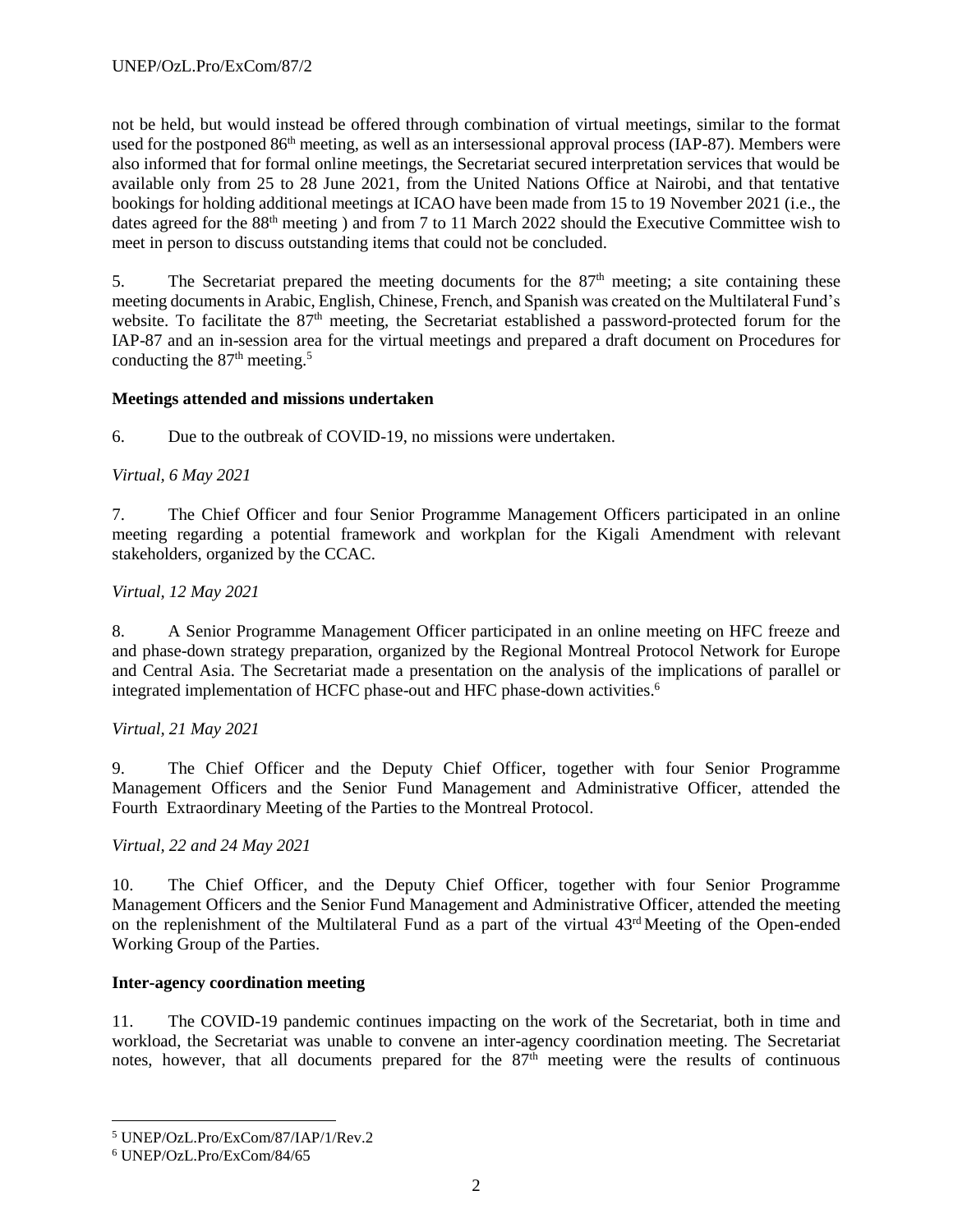collaboration and cooperation of bilateral and implementing agencies during the review process where all complex issues were discussed in detail and satisfactorily resolved, and mutual agreement was reached.

#### **Staffing and recruitment**

12. The process of selection for the post of Senior Monitoring and Evaluation Officer (P-5), has been finalised, with the selection of Ms. Nuria Castells Cabre starting August 2021.

13. Recruitment and contractual arrangements for translators to assist in the translation of meeting documents for the 87<sup>th</sup> meeting were finalized. The contractual arrangements for interpreters and report writers for the 87<sup>th</sup> meeting were coordinated with the United Nations Office in Nairobi.

#### **Staff development and training**

14. All staff members undertook a number of mandatory UN online training courses. A Senior Programme Officer volunteered to take part in the UNEP Anti-Racism task force.

- 15. Several Senior Programme Management Officers attended the following webinars :
	- Mainstreaming gender into Montreal Protocol activities, organized by UNDP
	- Chilling Prospects: Tracking Sustainable Cooling for All 2021, organized by the Sustainable Energy for All
	- Unpacking the results: A recap of the earth day leaders climate summit, organized by the Climate Finance Advisors
	- Servicing A2L Refrigerant Systems, organized by the Air-Conditioning, Heating, and Refrigeration Institute
	- A Hot Market for Renewable Cooling, organized by the International Renewable Energy Agency, UNEP, and the Sustainable Energy for All

#### **Cooperation with multilateral environmental agreements (MEAs) and other organizations**

16. Pursuant to decision 79/1(b), the Secretariat has included a full overview of the status of all discussions with MEAs and other relevant organizations in Annex I to the present document.

#### Multilateral environmental agreements

#### *Montreal Protocol*

17. Upon request by the Technology and Economic Assessment Panel (TEAP) task force, the Secretariat continued to provide responses to the task force on questions related to the replenishment of the Multilateral Fund for the 2021-2023 triennium.

#### United Nations organizations

#### *Office of Internal Oversight Services (OIOS)*

18. The Secretariat continued to have discussion with the OIOS, provided additional information and comments on the draft findings of the audit of the Secretariat, which aims to assess the efficiency and effectiveness of the provision of services at the Secretariat covering the period January 2018 to December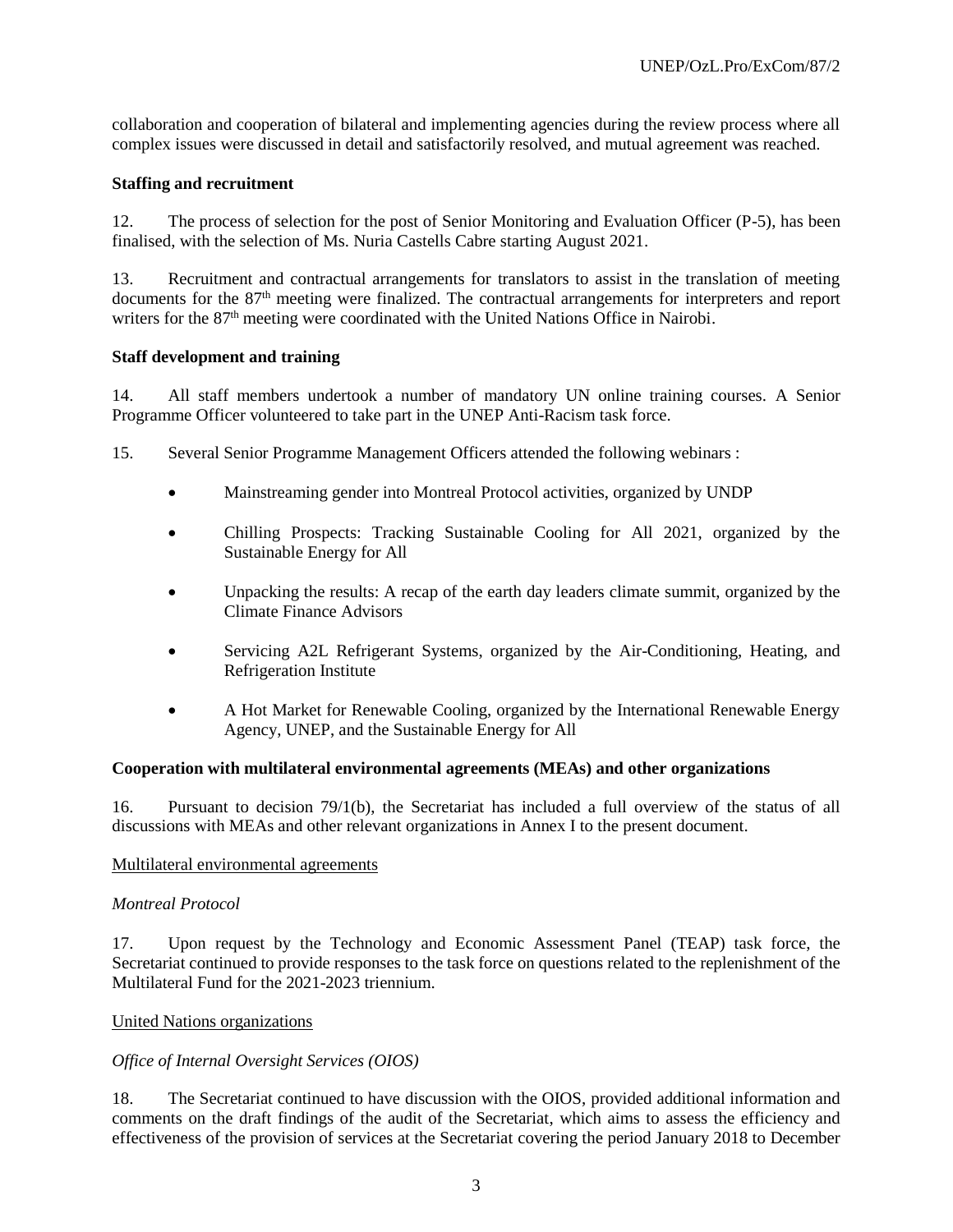2020. The Secretariat will communicate to the Executive Committee the results of the audit, once it has been completed.

## Other organizations

#### *Government of France*

19. Upon request, the Chief Officer provided additional information and responses to questions related to the retrospective evaluation on the French contribution to the Multilateral Fund.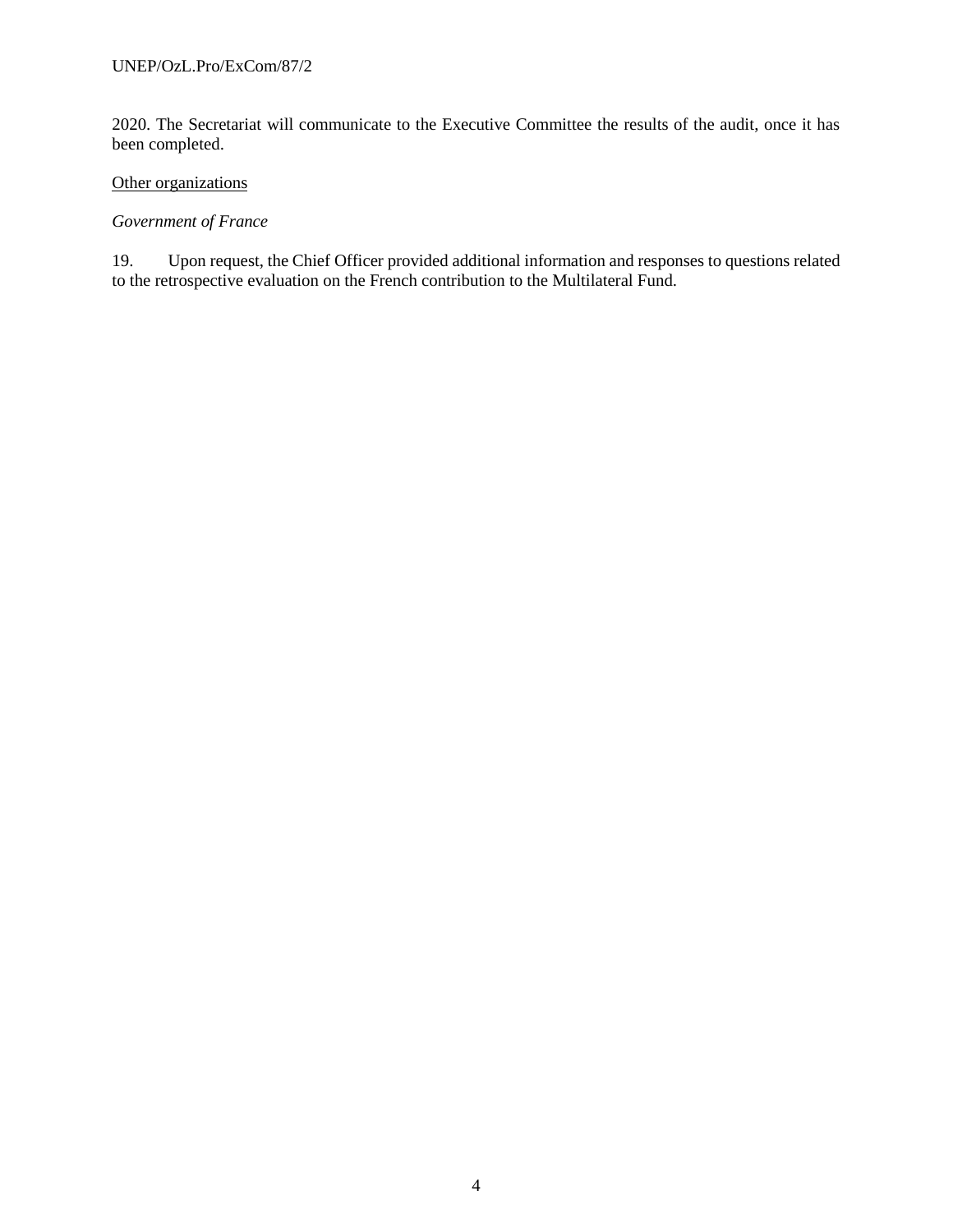#### **Annex I**

## **ADVICE AND/OR INFORMATION PROVIDED BY THE SECRETARIAT OF THE MULTILATERAL FUND TO NON-MONTREAL PROTOCOL BODIES**

| Secretariat advice/discussions held/interaction                                                                                                                                                                                                                                                                                                                                                                                                                                                                      | <b>Meeting</b> |
|----------------------------------------------------------------------------------------------------------------------------------------------------------------------------------------------------------------------------------------------------------------------------------------------------------------------------------------------------------------------------------------------------------------------------------------------------------------------------------------------------------------------|----------------|
| <b>Adaption Fund</b>                                                                                                                                                                                                                                                                                                                                                                                                                                                                                                 |                |
| Explanation of Multilateral Fund policies on interest earned. The information provided by the<br>Secretariat can be found in document AFB/EFC.18/10 of the 18 <sup>th</sup> meeting of the Ethics and Finance<br>Committee at https://www.adaptation-fund.org/wp-content/uploads/2016/03/AFB-EFC-18.10-<br>Investment-income-doc.pdf.                                                                                                                                                                                | 76             |
| <b>Arab Forum for Environment and Development</b>                                                                                                                                                                                                                                                                                                                                                                                                                                                                    |                |
| An article on the Multilateral Fund's experience in the Arab region for the 2018 Report of the Arab<br>Forum for Environment and Development.                                                                                                                                                                                                                                                                                                                                                                        | 81             |
| Center for Climate and Energy Solutions (formerly, Pew Center on Climate Change)                                                                                                                                                                                                                                                                                                                                                                                                                                     |                |
| Documents UNEP/OzL.Pro/ExCom/37/59, UNEP/OzL.Pro/ExCom/38/54 & Add.1; text of<br>decisions 37/62 and 38/63; Guidelines on funding of technology not in the public domain<br>(Annex XIV of UNEP/OzL.Pro/ExCom/38/70/rev.1); Observations on technology transfer license<br>fees and royalties for different types of projects (liquid carbon dioxide, metered-dose inhalers,<br>tobacco fluffing, HFC-32 for the refrigeration sector, supercritical CO2, the HCFC production<br>sector).                             | 75             |
| Climate and Clean Air Coalition to Reduce Short-Lived Climate Pollutants (CCAC)                                                                                                                                                                                                                                                                                                                                                                                                                                      |                |
| Presentation on the Overview of Multilateral Fund support for implementation of the Kigali<br>Amendment in the context of the Kigali Workstream Discussion.                                                                                                                                                                                                                                                                                                                                                          | 86             |
| Informal consultations with the CCAC Secretariat on an new initiative on efficient cooling that had<br>been provisionally approved by the CCAC working group to help build high-level leadership and<br>facilitate collaboration among stakeholders with a view to fostering enhanced energy efficiency in<br>the cooling sector while countries implement the phase-down of HFC refrigerants under the<br>Montreal Protocol.                                                                                        | 83             |
| Overview of approved HCFC demonstration projects and options for additional projects to<br>demonstrate climate-friendly and energy-efficient alternative technologies to HCFCs<br>(UNEP/OzL.Pro/ExCom/72/40). Briefing on Multilateral Fund-financed surveys of ODS<br>alternatives; possible opportunities for CCAC in Countries with Economies in Transition (CEIT);<br>lessons learned from the Multilateral Fund that might be applicable to the technical review process<br>and funding cycle of CCAC projects. | 75             |
| Document 72/40, Overview of approved HCFC demonstration projects and options for additional<br>projects to demonstrate climate-friendly and energy-efficient alternative technologies to HCFCs<br>(decision $71/51(a)$ ), which summarizes the results of Multilateral Fund HCFC demonstration<br>projects approved so far.                                                                                                                                                                                          | 74             |
| <b>Climate Technology Centre and Network</b>                                                                                                                                                                                                                                                                                                                                                                                                                                                                         |                |
| Presentation on capacity building under the Multilateral Fund as resource material for the<br>Sixth meeting of the Advisory Board. General information on the Multilateral Fund and<br>background documents.                                                                                                                                                                                                                                                                                                         | 75             |

Pre-session documents of the Executive Committee of the Multilateral Fund for the Implementation of the Montreal Protocol are without prejudice to any decision that the Executive Committee might take following issuance of the document.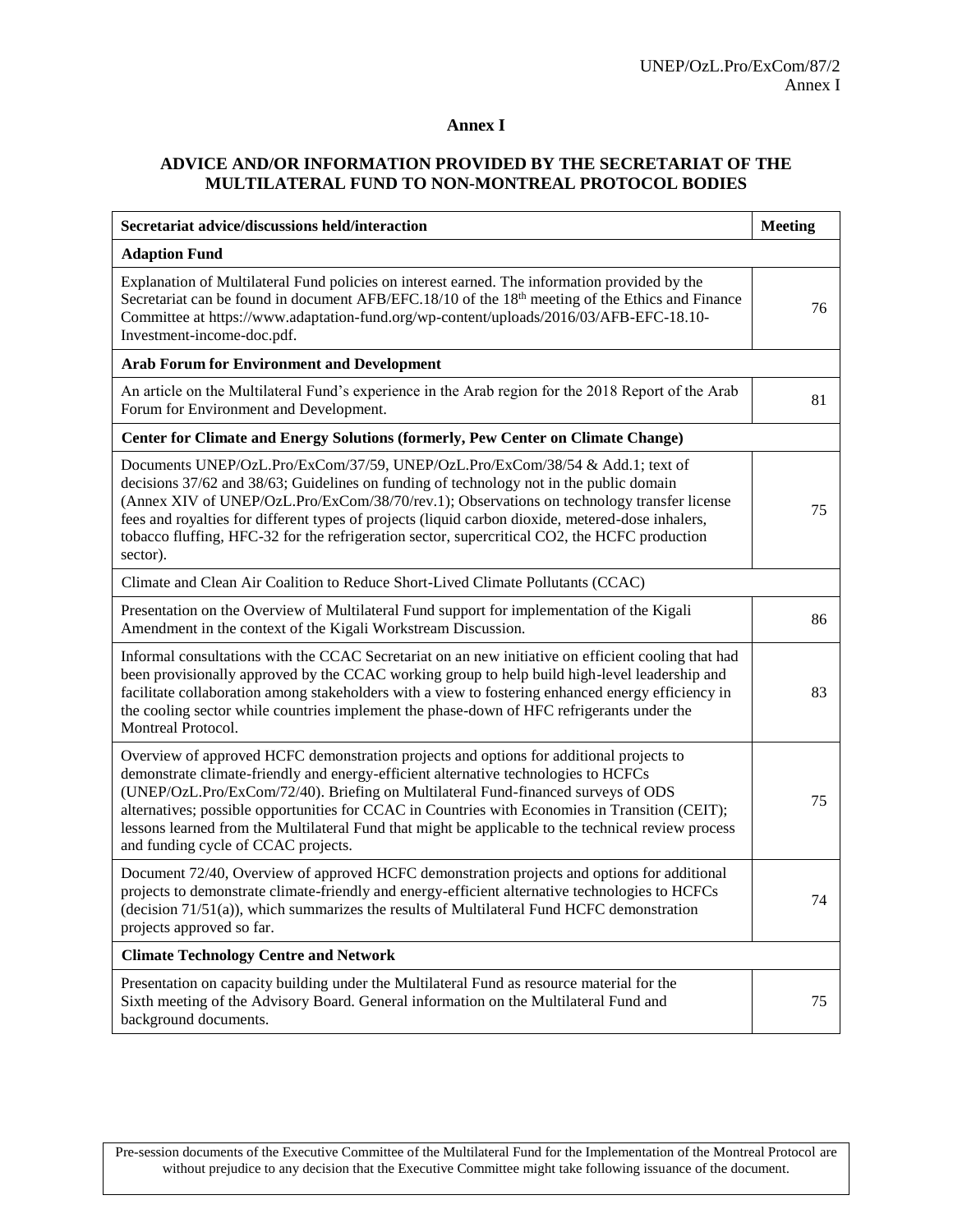| Secretariat advice/discussions held/interaction                                                                                                                                                                                                                                                                                                                                                                                                                                                                                                                                                                                                                                                                                                        | <b>Meeting</b> |
|--------------------------------------------------------------------------------------------------------------------------------------------------------------------------------------------------------------------------------------------------------------------------------------------------------------------------------------------------------------------------------------------------------------------------------------------------------------------------------------------------------------------------------------------------------------------------------------------------------------------------------------------------------------------------------------------------------------------------------------------------------|----------------|
| <b>European Union / European Parliament</b>                                                                                                                                                                                                                                                                                                                                                                                                                                                                                                                                                                                                                                                                                                            |                |
| During the $25th$ MOP, the Chief Officer received a request from the European Parliament to have a<br>bilateral discussion on issues related to the Multilateral Fund including the resources needed for the<br>replenishment of the Multilateral Fund and proposals for additional contributions to fund climate<br>benefits. Accordingly, the Chief Officer provided the two representatives of the European<br>Parliament with a short briefing explaining the operation of the Multilateral Fund.                                                                                                                                                                                                                                                  | 71             |
| <b>German Ministry for Economic Cooperation and Development</b>                                                                                                                                                                                                                                                                                                                                                                                                                                                                                                                                                                                                                                                                                        |                |
| Information on the achievements of the Multilateral Fund and a summary of approved projects<br>implemented by Germany as a bilateral agency.                                                                                                                                                                                                                                                                                                                                                                                                                                                                                                                                                                                                           | 77             |
| <b>Global Environment Facility (GEF)</b>                                                                                                                                                                                                                                                                                                                                                                                                                                                                                                                                                                                                                                                                                                               |                |
| The Secretariat participated in the workshop on "Delivering Multiple Global Environmental<br>Benefits through the Sound Management of Chemicals and Waste", organized by the Scientific and<br>Technical Advisory Panel and was called on during discussion on identified linkages, especially<br>regarding ozone depletion.                                                                                                                                                                                                                                                                                                                                                                                                                           | 86             |
| Comments on interventions relating to enabling activities, institutional strengthening and support<br>for ratification of the Kigali Amendment in the countries with economies in transition and review<br>of one plan for Tajikistan.                                                                                                                                                                                                                                                                                                                                                                                                                                                                                                                 | 86             |
| Informal on-line discussions between the Secretariat and staff of GEF on possibilities for further<br>collaboration on energy-efficiency matters.                                                                                                                                                                                                                                                                                                                                                                                                                                                                                                                                                                                                      | 85             |
| Review of one project: Energy efficiency (EE) for air-conditioners in buildings for India.                                                                                                                                                                                                                                                                                                                                                                                                                                                                                                                                                                                                                                                             | 84             |
| Review of one project: Accelerating Adoption of Sustainable Thermal Comfort: Transition towards<br>Energy Efficient and Climate Resilient Cities in India.                                                                                                                                                                                                                                                                                                                                                                                                                                                                                                                                                                                             | 82             |
| Review of four projects: Completion of the phase-out of HCFC consumption with the support of<br>low-GWP technologies in Belarus, GEF project ID 6046; Kazakhstan, HCFC Phase-out in<br>Kazakhstan through the promotion of zero-ODS low-GWP energy-efficient technologies, GEF<br>project ID 6090; Complete HCFC phase-out in Tajikistan through the promotion of zero-ODS low-<br>GWP energy-efficient technologies, GEF ID 6030; Complete HCFC Phase-out in Uzbekistan<br>through the promotion of zero-ODS low-GWP energy-efficient technologies, GEF ID 6003.                                                                                                                                                                                      | 80             |
| Review of the project on the introduction of ODS alternatives in agriculture and in the post-harvest<br>sector in Kazakhstan (GEF project ID 9184).                                                                                                                                                                                                                                                                                                                                                                                                                                                                                                                                                                                                    | 76             |
| Comments on the proposal for a methyl bromide project for Kazakhstan (GEF funding);<br>Provided ideas on the use of funds under GEF 6 for ODS phase-out in non-Article 5 CEIT<br>countries. Information on the discussions at recent Montreal Protocol meetings regarding proposals<br>for an amendment to the Protocol.                                                                                                                                                                                                                                                                                                                                                                                                                               | 75             |
| Review of a project (Introduction of ODS alternatives in agriculture and in the post-harvest sector<br>in Kazakhstan) against the Multilateral Fund's policies and guidelines.                                                                                                                                                                                                                                                                                                                                                                                                                                                                                                                                                                         | 72             |
| The Secretariat received an invitation to attend the 45 <sup>th</sup> GEF Council Meeting that would be held<br>from 5 to 7 November 2013. In a further invitation letter to the new Chief Officer, the CEO and<br>Chairperson of the GEF welcomed a renewal of the past cooperation in providing assistance to<br>parties to meet their obligations under the Montreal Protocol and a renewal of historic ties. In<br>response, the Chief Officer informed the CEO that the Fund Secretariat would not be able to attend<br>the Council Meeting due to preparations for the 71 <sup>st</sup> meeting; however, he advised the CEO that he<br>looked forward to meeting her with a view to strengthening the relationship with the GEF<br>Secretariat. | 71             |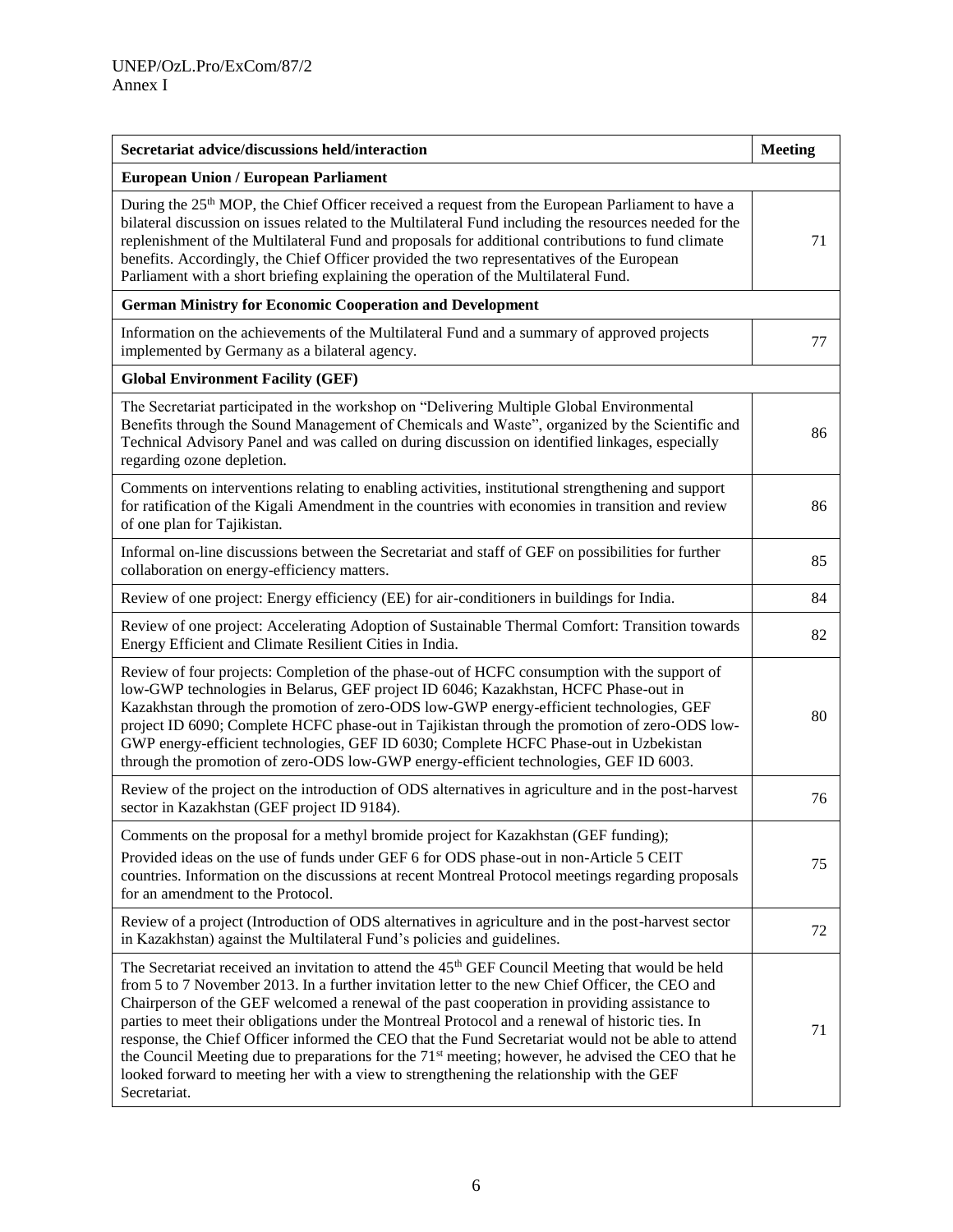| Secretariat advice/discussions held/interaction                                                                                                                                                                                                                                                                                                                                                                                                                                                                                                                                             | <b>Meeting</b> |
|---------------------------------------------------------------------------------------------------------------------------------------------------------------------------------------------------------------------------------------------------------------------------------------------------------------------------------------------------------------------------------------------------------------------------------------------------------------------------------------------------------------------------------------------------------------------------------------------|----------------|
| The Secretariat participated in a meeting of the GEF Chemicals and Waste Technical Advisory<br>Group (TAG) to provide feedback on the draft focal area strategy for chemicals and wastes to guide<br>the sixth replenishment of the GEF (GEF-6). The draft strategy included the Montreal-Protocol-<br>related activities of the GEF.                                                                                                                                                                                                                                                       | 69             |
| Since the $67th$ meeting there has been an interchange of correspondence with the Chief Executive<br>Officer of the GEF on issues related to cooperation between the two funding mechanisms.<br>Consideration has been given to the possibility of issuing a joint Multilateral Fund/GEF publication<br>on the implementation of the Montreal Protocol over the last 25 years.                                                                                                                                                                                                              | 68             |
| <b>Government of France</b>                                                                                                                                                                                                                                                                                                                                                                                                                                                                                                                                                                 |                |
| The Chief Officer participated in an interview on retrospective evaluation proposal on the French<br>contribution to the Fund Secretariat and provided additional information as requested                                                                                                                                                                                                                                                                                                                                                                                                  | 86/87          |
| Courtesy visit to the Ministry for the Economy and Finances of France. Issues discussed included<br>inter alia bilateral co-operation by the Government of France, and the replenishment of the<br>Multilateral Fund for the 2021-2023 triennium.                                                                                                                                                                                                                                                                                                                                           | 83             |
| Information on the modalities for additional contributions to the Multilateral Fund.                                                                                                                                                                                                                                                                                                                                                                                                                                                                                                        | 77             |
| <b>Green Climate Fund (GCF)</b>                                                                                                                                                                                                                                                                                                                                                                                                                                                                                                                                                             |                |
| Informal on-line discussions between the Secretariat and staff of the GCF on possibilities for<br>further collaboration, as the consultative meeting on development of GCF energy efficiency<br>sectoral guidance scheduled for 27-28 February 2020 was cancelled due to COVID-19.                                                                                                                                                                                                                                                                                                          | 85             |
| A representative of the GCF visited the Secretariat and held a number of meetings with the<br>Secretariat staff that provided an opportunity for an exchange of information on how both funds<br>operate and possibilities for further collaboration.                                                                                                                                                                                                                                                                                                                                       | 84             |
| Informal discussions between the Chief Officer and the Deputy Executive Secretary of the GCF on<br>matters of interests to both Funds, in the margins of the fourth session of the United Nations<br>Environment Assembly.                                                                                                                                                                                                                                                                                                                                                                  | 83             |
| Meeting documents related the modalities for reporting the administrative costs of implementing<br>agencies including the following documents: UNEP/OzL.Pro/ExCom/26/67,<br>UNEP/OzL.Pro/ExCom/34/52 and, UNEP/OzL.Pro/ExCom/38/59, UNEP/OzL.Pro/ExCom/55/48,<br>and UNEP/OzL.Pro/ExCom/80/43                                                                                                                                                                                                                                                                                               | 81             |
| Conference call to provide information on the Multilateral Fund practices regarding concessional<br>lending and incremental costs.                                                                                                                                                                                                                                                                                                                                                                                                                                                          | 80             |
| Provided link to documents relevant to the Technology and Economic Assessment Panel, Scientific<br>Assessment Panel, and the Environmental Effects Assessment Panel on the Ozone Secretariat's<br>website, and also an introduction to the Ozone Secretariat's Communications Officer;                                                                                                                                                                                                                                                                                                      |                |
| Documents were provided, including: the Executive Committee Primer; Multilateral Fund policy,<br>procedures, guidelines and criteria; the presentation entitled "The Multilateral Fund: Governance,<br>Business Model, Accomplishments, Challenges"; examples of pre-session documents for business<br>planning, project proposals; monitoring and evaluation work programme and project completion<br>reports; business plan templates; progress reporting guidelines; reports of the two evaluations on<br>institutional strengthening; and the monitoring and evaluation work programme. | 77             |
| The Fund Secretariat's experience in establishing legal arrangements with implementing entities<br>and establishing a progress reporting system for the Multilateral Fund.                                                                                                                                                                                                                                                                                                                                                                                                                  | 76             |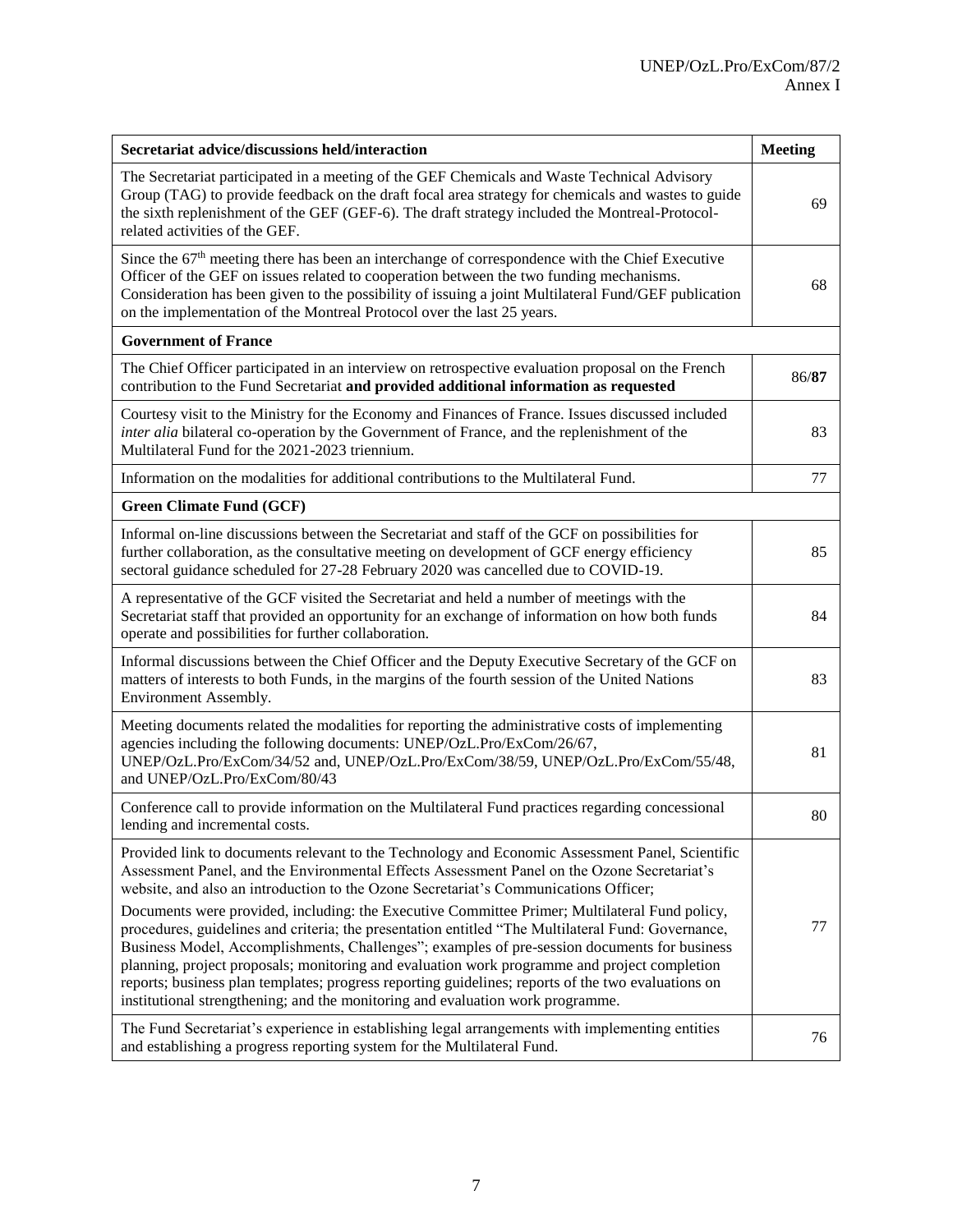| Secretariat advice/discussions held/interaction                                                                                                                                                                                                                                                                                                                                                                                                                                                                                                                                                                                                                                                                                                                                                                       | <b>Meeting</b> |
|-----------------------------------------------------------------------------------------------------------------------------------------------------------------------------------------------------------------------------------------------------------------------------------------------------------------------------------------------------------------------------------------------------------------------------------------------------------------------------------------------------------------------------------------------------------------------------------------------------------------------------------------------------------------------------------------------------------------------------------------------------------------------------------------------------------------------|----------------|
| Information on performance indicators developed for the Multilateral Fund;<br>Information on the discussions at recent Montreal Protocol meetings regarding proposals for an<br>amendment to the Protocol;                                                                                                                                                                                                                                                                                                                                                                                                                                                                                                                                                                                                            |                |
| Information on the Multilateral Fund's monitoring and accounting framework including Chapter XI<br>of the Multilateral Fund policies, procedures, guidelines and criteria (monitoring and evaluation);                                                                                                                                                                                                                                                                                                                                                                                                                                                                                                                                                                                                                | 75             |
| Presentation on capacity building under the Multilateral Fund.                                                                                                                                                                                                                                                                                                                                                                                                                                                                                                                                                                                                                                                                                                                                                        |                |
| Presentation on the Multilateral Fund and a sample of key documents including Secretariat<br>activities, status of the Fund, consolidated business plans and progress reports, a sample of project<br>proposals and policy papers. Further details and discussions on the Multilateral Fund.                                                                                                                                                                                                                                                                                                                                                                                                                                                                                                                          | 74             |
| Overview of the objectives and operation of the Multilateral Fund, including its project review<br>process, policy development, meeting process, and implementation of Executive Committee<br>decisions.                                                                                                                                                                                                                                                                                                                                                                                                                                                                                                                                                                                                              | 72             |
| The Interim Secretariat of the GCF wrote to the Multilateral Fund on 24 September 2013 with an<br>invitation to attend the 5 <sup>th</sup> meeting of the Board of the GCF as an observer, although the letter noted<br>that observer status for the Multilateral Fund had not yet been approved. The Fund Secretariat<br>could not attend the Board meeting, which took place from 8 to 10 October, due to preparations for<br>the 71 <sup>st</sup> meeting. A further letter of 21 October 2013 informed the Fund Secretariat that the next<br>Board meeting would take place in Indonesia from 19 to 21 February 2014, indicated that observer<br>status for the Multilateral Fund had been approved by an amendment to decision B.04/15, and also<br>requested the Fund Secretariat to nominate a contact person. | 71             |
| <b>Grenoble School of Management</b>                                                                                                                                                                                                                                                                                                                                                                                                                                                                                                                                                                                                                                                                                                                                                                                  |                |
| Information on the policies and procedures of the Multilateral Fund and the process of project<br>approval for a study on technology learning curves.                                                                                                                                                                                                                                                                                                                                                                                                                                                                                                                                                                                                                                                                 | 80             |
| <b>Intergovernmental Platform on Biodiversity and Ecosystem Services (IPBES)</b>                                                                                                                                                                                                                                                                                                                                                                                                                                                                                                                                                                                                                                                                                                                                      |                |
| Information on practices regarding financial support to meeting participants/delegates.                                                                                                                                                                                                                                                                                                                                                                                                                                                                                                                                                                                                                                                                                                                               | 75             |
| <b>International Energy Agency (IEA)</b>                                                                                                                                                                                                                                                                                                                                                                                                                                                                                                                                                                                                                                                                                                                                                                              |                |
| The Secretariat and the Executive Secretary of the Ozone Secretariat met with a representative of<br>the IEA. The Secretariat explained the work on energy efficiency in the context of the Kigali<br>Amendment. The representative of the IEA indicated that his Organization had undertaken a<br>compilation of policies and standards on energy efficiency in different countries and made it<br>available to the Secretariat. The representative also shared a report on cooling prepared by the IEA.                                                                                                                                                                                                                                                                                                             | 83             |
| Joint Inspection Unit of the United Nation                                                                                                                                                                                                                                                                                                                                                                                                                                                                                                                                                                                                                                                                                                                                                                            |                |
| The Secretariat completed a questionnaire with regard to the review of environmentally sustainable<br>policies and practices across organizations of the United Nations system.                                                                                                                                                                                                                                                                                                                                                                                                                                                                                                                                                                                                                                       | 86             |
| An updated summary of the information on technical assistance and funding provided to Small<br>Island Developing States (SIDS) under the Multilateral Fund, which had previously been provided<br>in February 2015. Further clarifications were provided on 20 October and 7 November 2016.                                                                                                                                                                                                                                                                                                                                                                                                                                                                                                                           | 77             |
| Comments on the draft document "Review of Activities and Resources Devoted to Address<br>Climate Change in the United Nations System Organizations;<br>Substantive information including a summary of technical assistance and funding provided to Small<br>Island Developing States (SIDS) under the Multilateral Fund and comprehensive information on<br>Multilateral Fund projects approved for each country.                                                                                                                                                                                                                                                                                                                                                                                                     | 74             |
| The Secretariat completed a questionnaire with regard to the review of activities and resources<br>devoted to address climate change.                                                                                                                                                                                                                                                                                                                                                                                                                                                                                                                                                                                                                                                                                 | 73             |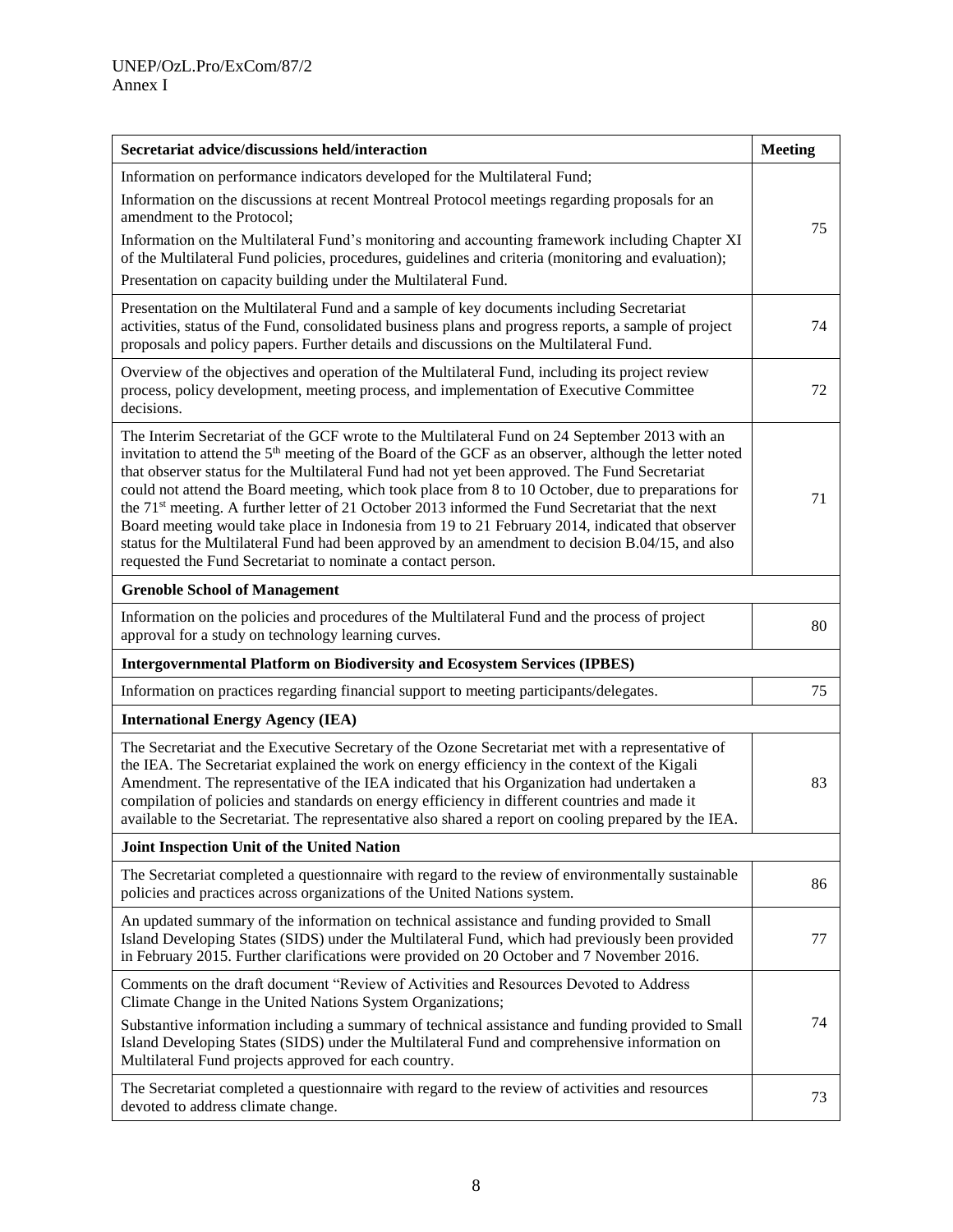| Secretariat advice/discussions held/interaction                                                                                                                                                                                                                                                                                                                                                                                                                                                                                                                                                                                                                                                                                                                                                                                                                                                                                                                                                                                             | <b>Meeting</b> |
|---------------------------------------------------------------------------------------------------------------------------------------------------------------------------------------------------------------------------------------------------------------------------------------------------------------------------------------------------------------------------------------------------------------------------------------------------------------------------------------------------------------------------------------------------------------------------------------------------------------------------------------------------------------------------------------------------------------------------------------------------------------------------------------------------------------------------------------------------------------------------------------------------------------------------------------------------------------------------------------------------------------------------------------------|----------------|
| Comments and factual corrections to information on the Multilateral Fund in the report "Post-<br>Rio+20 review of environmental governance within the United Nations system".                                                                                                                                                                                                                                                                                                                                                                                                                                                                                                                                                                                                                                                                                                                                                                                                                                                               | 72             |
| With regard to the 2013 evaluation/review entitled "Post-Rio+20 review of environmental<br>governance within the United Nations system, the Secretariat provided the Joint Inspection Unit<br>with information about the Fund's structure, funding levels, number and characteristics of<br>meetings, meeting participants, project approval process, support costs, Secretariat personnel<br>levels, history of approvals from 2006-2013, implementation modalities, compliance, governance<br>framework, strategic planning, synergies and coordination with other MEAs, scientific assessments,<br>advocacy and outreach, administration, gender distribution and geographical balance of the<br>Executive Committee and Secretariat.                                                                                                                                                                                                                                                                                                    | 70             |
| Kigali Cooling Efficiency Program (K-CEP)                                                                                                                                                                                                                                                                                                                                                                                                                                                                                                                                                                                                                                                                                                                                                                                                                                                                                                                                                                                                   |                |
| Participation in the webinar on 28 January 2020 on the Nationally Determined Contributions<br>(NDC) Support Facility for Efficient, Climate-Friendly Cooling (NDC Support Facility) - a new<br>initiative that provides funding and guidance to entities that support countries in integrating cooling<br>solutions into the next round of their NDCs.<br>Upon a request by the Secretariat for clarification on whether the project proposals submitted<br>would include safeguards to avoid uptake of energy-efficient cooling applications based on high-<br>GWP refrigerants; K-CEP assured that low-GWP technologies would be promoted through the<br>NDC Support Facility.                                                                                                                                                                                                                                                                                                                                                            | 85             |
| Upon a request to provide feedback to ITAD Ltd., an organisation that has been commissioned to<br>help develop a better understanding of K-CEP role in promoting energy efficiency in the cooling<br>sector, the Secretariat had a conference call with an ITAD staff member informing on the input<br>provided by the Secretariat to K-CEP in the initial phase of its establishment and its understanding<br>of the linkage of K-CEP's activities with the Montreal Protocol project activities, particularly<br>relating to HFC phase-down projects.                                                                                                                                                                                                                                                                                                                                                                                                                                                                                     | 84             |
| Continued informal sharing of experience of the Multilateral Fund.                                                                                                                                                                                                                                                                                                                                                                                                                                                                                                                                                                                                                                                                                                                                                                                                                                                                                                                                                                          | 80             |
| The Director and one other representative of K-CEP, responsible for coordinating the work of 19<br>philanthropic foundations on matters related to energy-efficiency and cooling with regard to<br>implementation of the Kigali Amendment, visited the Secretariat on 26 January 2017 to learn more<br>about the Multilateral Fund. K-CEP aims to allocate approximately US \$53 million from<br>philanthropic foundations by the end of 2017 for targeted support through country programmes in a<br>small number of countries and more general support to over 100 countries to improve energy<br>efficiency.<br>Information provided included the Executive Committee Primer; a presentation that summarizes<br>how the Multilateral Fund operates; Guidelines for submitting progress and financial reporting;<br>Guide for preparation of project proposals; the templates for project completion reports; and<br>document UNEP/OzL.Pro/ExCom/74/51 on the Review of institutional strengthening and the<br>associated decision 74/51. | 78             |
| <b>Lawrence Berkeley National Laboratory</b>                                                                                                                                                                                                                                                                                                                                                                                                                                                                                                                                                                                                                                                                                                                                                                                                                                                                                                                                                                                                |                |
| The Secretariat provided comments on a draft report on opportunities and risks of efficiency<br>improvement and refrigerant transition in room air-conditioning.                                                                                                                                                                                                                                                                                                                                                                                                                                                                                                                                                                                                                                                                                                                                                                                                                                                                            | 80             |
| <b>Natural Resources Defense Council</b>                                                                                                                                                                                                                                                                                                                                                                                                                                                                                                                                                                                                                                                                                                                                                                                                                                                                                                                                                                                                    |                |
| Multilateral Fund Climate Impact Indicator (MCII) including the tool (Excel file), the manual<br>(PDF) and an explanation of the tool (Word file).                                                                                                                                                                                                                                                                                                                                                                                                                                                                                                                                                                                                                                                                                                                                                                                                                                                                                          | 81             |
| <b>Minamata Convention on Mercury</b>                                                                                                                                                                                                                                                                                                                                                                                                                                                                                                                                                                                                                                                                                                                                                                                                                                                                                                                                                                                                       |                |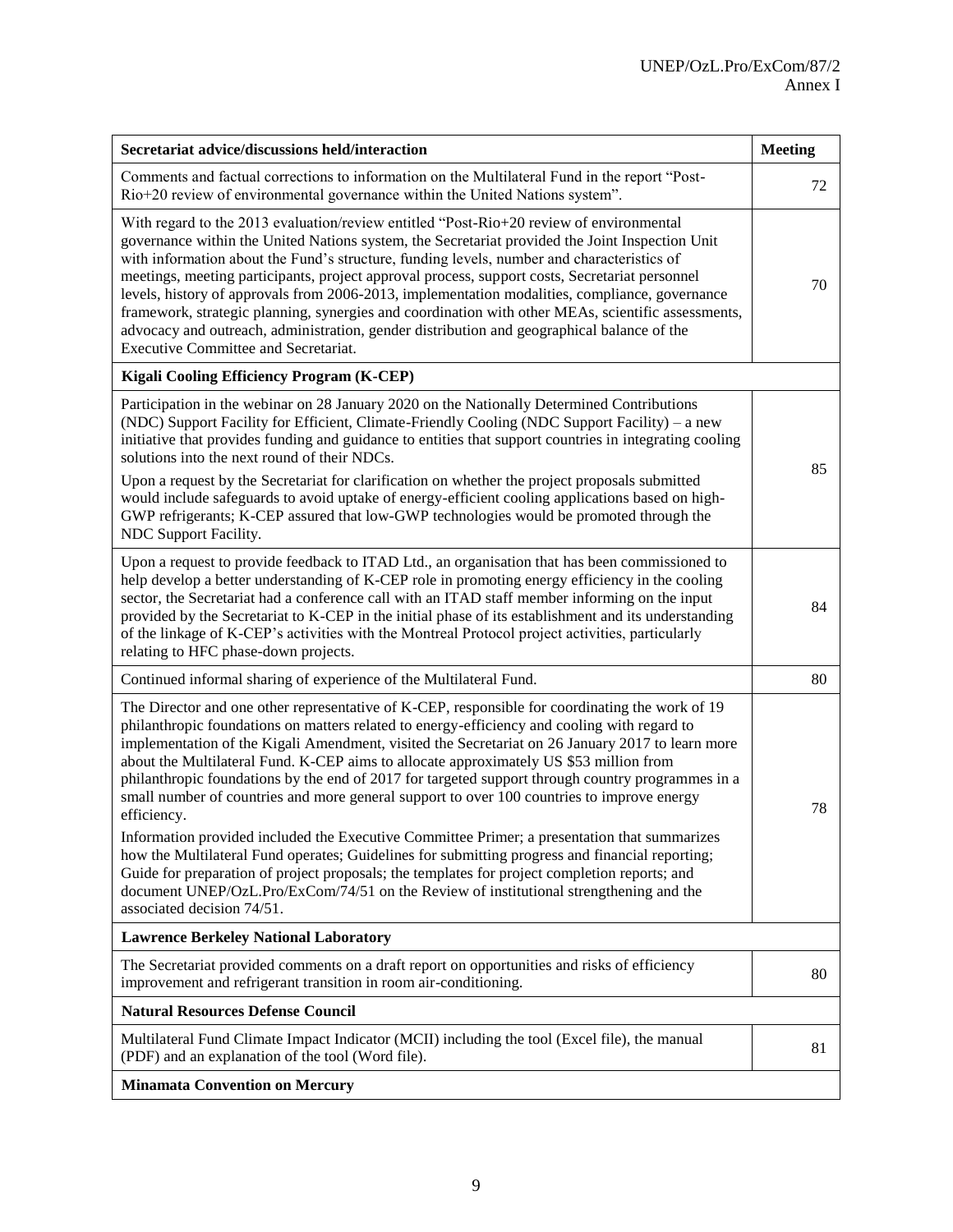| Secretariat advice/discussions held/interaction                                                                                                                                                                                                                                                                                                                                                                                                                                                                                                                                                                                                                                                                 | <b>Meeting</b> |
|-----------------------------------------------------------------------------------------------------------------------------------------------------------------------------------------------------------------------------------------------------------------------------------------------------------------------------------------------------------------------------------------------------------------------------------------------------------------------------------------------------------------------------------------------------------------------------------------------------------------------------------------------------------------------------------------------------------------|----------------|
| In July 2013, the Secretariat received an invitation from the Government of Japan to attend the<br>Conference of Plenipotentiaries for the adoption and signature of the Minamata Convention on<br>Mercury, held from 9 to 11 October 2013 in Kumamoto and Minamata, Japan. However, the<br>Secretariat was unable to attend.                                                                                                                                                                                                                                                                                                                                                                                   | 71             |
| <b>Multilateral Organisation Performance Assessment Network (MOPAN)</b>                                                                                                                                                                                                                                                                                                                                                                                                                                                                                                                                                                                                                                         |                |
| Following receipt of the assessment report of the Multilateral Fund, a virtual meeting is being<br>organized for the MOPAN Secretariat to present the report to the Executive Committee and a<br>bilateral discussion is scheduled between the two Secretariats on the assessment of the Multilateral<br>Fund, the methodology used and potential flexibility of adapting it to the type of organization to be<br>assessed in future.                                                                                                                                                                                                                                                                           | 86             |
| The Secretariat reviewed the draft assessment report and made factual corrections and provided<br>comments on it. Follow-up communication took place between the two Secretariats with regard to<br>the timeline for the final report and possible ways of sharing key findings with the Executive<br>Committee.                                                                                                                                                                                                                                                                                                                                                                                                | 86             |
| The Secretariat provided additional information and clarifications on matters related to the<br>Multilateral Fund to the consultant responsible for the assessment of the Multilateral Fund by<br>MOPAN. The Secretariat had further discussions with MOPAN Secretariat, which indicated that<br>the draft assessment report was in its last stage of preparation and would be submitted to the<br>Secretariat to review it before it is submitted to Member Governments.                                                                                                                                                                                                                                       | 85             |
| The representatives of the Secretariat of MOAP and of the service provider that carries out the<br>assessment, visited the Secretariat. The Chief Officer made a presentation on the Multilateral Fund,<br>including its governance, business model and accomplishments. The representatives of MOPAN<br>had a number of meetings with the Secretariat staff. The Secretariat was also informed about the<br>meetings that the evaluators organized with all four implementing agencies of the Fund. The<br>Secretariat provided the contact data of members of the Executive Committee, some of whom<br>would be contacted to provide input to the assessment exercise.                                        | 84             |
| The Secretariat attended a meeting at the Secretariat of MOPAN, where an introduction of the Fund<br>was made. Discussions were held on <i>inter alia</i> the scope of the assessment to the stakeholders<br>involved; major differences between the Multilateral Fund and other organizations being assessed,<br>which would lead to a tailored assessment to ensure fairness; the schedule for an inception visit to<br>the Fund Secretariat, and the possible need for the assessment team to attend an Executive<br>Committee.                                                                                                                                                                              | 83             |
| Letter received from MOPAN Secretariat informing that MOPAN's Steering Committee took the<br>decision to assess the Multilateral Fund in its next assessment cycle.                                                                                                                                                                                                                                                                                                                                                                                                                                                                                                                                             | 82             |
| <b>Sustainable United Nations (SUN)</b>                                                                                                                                                                                                                                                                                                                                                                                                                                                                                                                                                                                                                                                                         |                |
| The Secretariat made a presentation at the $31st$ meeting of the United Nations Issues Management<br>Group (IMG) on Environmental Sustainability Management, held at ICAO, Montreal on 11<br>October 2019. The Secretariat presented how the UN offices can collaborate with activities<br>undertaken by the agencies on implementation of projects at national, regional and global levels<br>that promote adoption of ozone friendly and HFC-free technologies. A representative of the<br>Sustainable United Nations (SUN), an office that manages and supports the IMG on Environmental<br>Sustainability Management, visited the Secretariat office and presented the work of this office to<br>the staff. | 84             |
| <b>United Nations Auditors</b>                                                                                                                                                                                                                                                                                                                                                                                                                                                                                                                                                                                                                                                                                  |                |
| Provided information and documentation, responses to questions and clarification to facilitate an<br>audit by the Office of Internal Oversight Services which aims to assess the efficiency and<br>effectiveness of the provision of services at the Secretariat to the Multilateral Fund covering the<br>period from 1 January 2018 to 31 December 2020.                                                                                                                                                                                                                                                                                                                                                       | 86/87          |